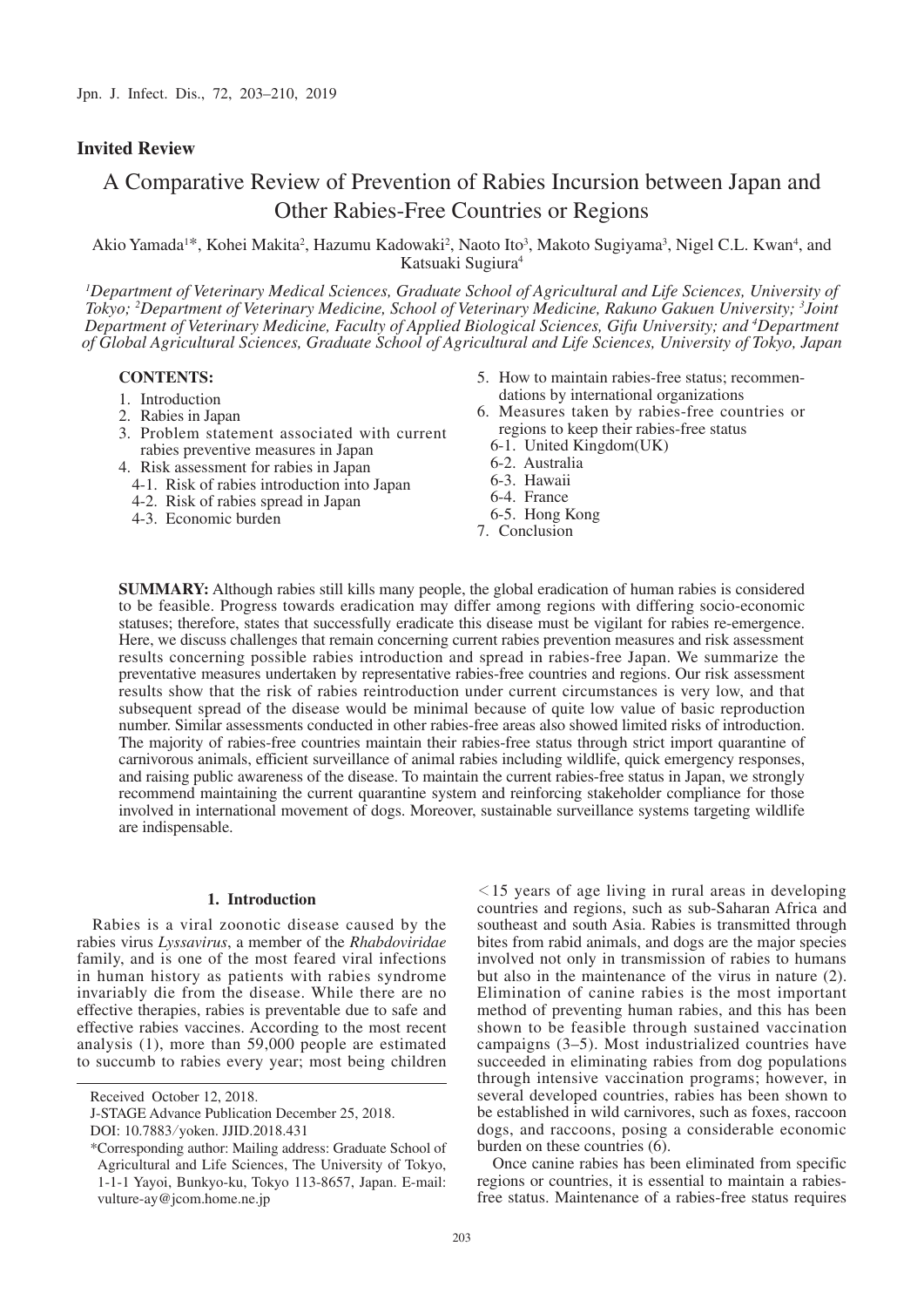strict quarantine post-importation of animals as well as functional surveillance that can readily detect the introduction of rabid animals, including wildlife, as recommended by international organizations (7–9). However, some countries rely on the mandatory vaccination of domestic dogs to prevent the nationwide spread of rabies, in case a border control is breached. It is mandatory in Japan for owners to vaccinate their pet dogs; however, there have been discussions as to whether vaccination is actually necessary in a rabiesfree country.

We aimed to compare the currently adopted rabies prevention measures in Japan and in other rabies-free countries to determine whether compulsory vaccination of pet dogs is still required to maintain a rabies-free status.

## **2. Rabies in Japan**

An ancient law enacted in 717 described a canine disease suggestive of rabies, indicating that rabies might have existed in Japan for more than a millennium. Since then, there have been numerous rabies outbreaks throughout Japan's history. A robust rabies prevention law was established in 1950 that helped to eradicate this serious zoonotic disease from the country. The last reported rabies case in Japan was identified in a cat in 1957. Since that time, rabies has not been reported in either terrestrial animals or flying animals such as bats, and only three cases of rabies involving people who had entered Japan have been reported.

## **3. Problem statement associated with current rabies preventive measures in Japan**

The rabies control measures stipulated in Japan's current laws concerning the prevention of rabies have previously been described in detail elsewhere (10). In short, dog owners must register their pets and vaccinate them against rabies annually. Registered dogs must wear tags issued by local government authorities certifying registration and vaccination. In addition, dogs and other animals can be imported or exported only with following proper quarantine procedures. Details regarding quarantine procedures in Japan have been previously outlined by Takahashi-Omoe et al. (10). Dogs and cats from designated regions can be released from quarantine within 12 h if the animals have been microchipped, and if there is proven evidence that they have been continuously residing only in the designated regions since birth, or for at least 180 days, or since being directly imported from Japan. Dogs and cats from non-designated regions must be vaccinated against rabies, test positive for rabies neutralizing antibodies, and detained in the exporting country or region for  $>180$  days.

If rabies were to be confirmed in Japan, then further measures, including restraint or isolation of rabid or suspected rabid dogs, declaration of infected areas, vaccination of dogs in the declared areas, capture and euthanization of stray dogs, and other associated measures would be implemented.

While rabies prevention laws currently remain effective, compliance with the law is declining. According to the Ministry of Health, Labour and Welfare (MHLW), there were 6,626,536 dogs registered to local governments in

2014; however, the Japan Pet Food Association estimated that the number of pet dogs owned by households in Japan was 10,346,000 in this same year. Because of this gap, the rabies vaccination rate is estimated to be approximately 45.8%, in contrast to 71.6% officially reported by the MHLW. Japanese institutions such as the Science Council of Japan and the Japan Veterinary Medical Association have expressed concerns regarding the risk of rabies introduction due to lower rabies awareness and reduced rates of rabies vaccination among pet dogs throughout Japan. However, the actual risk of rabies incursion and subsequent spread has remained unknown until recently, prior to the publication of studies that we introduce later in this report.

The mandatory vaccination of dogs remains a contentious issue among dog owners (11) and there is no established consensus regarding the relevance of mandatory canine rabies vaccinations in maintaining a rabies-free Japan. Despite differing opinions concerning the need for annual vaccination, there is agreement among parties that quarantine should be tightened because of the increasing threat of re-introduction of rabies and the risk of a rapid spread of the disease throughout the country, although the real threat of rabies in Japan remains unknown. Upon request of the MHLW, we conducted a quantitative risk assessment for rabies introduction into Japan. We also estimated the potential size of any outbreak of rabies among dogs, including owned dogs and strays, using two different prefectures as models in Japan. These results have been published elsewhere (12) and are summarized below.

# **4. Risk assessment for rabies in Japan**

# **4–1. Risk of rabies introduction into Japan**

Approximately 10 years ago, a risk assessment for the introduction of rabies in Japan was conducted, and the risk of rabies incursion was estimated to be once in approximately 1,000 years (unpublished). In that assessment, a mathematical model similar to that established by Jones et al. (13) was used. This model appears to overestimate the risk compared to the model currently used by the United Kingdom (UK) Animal Health and Veterinary Laboratory Agency (AHVLA), resulting in a  $>$ 400-fold difference between the estimated risks according to these two models. We consider that the reason for this discrepancy is the difference in the parameters used in the two models, such as rabies incubation periods, vaccine efficacy, and canine rabies prevalence in exporting countries. Kamakawa et al. (14) also assessed the rabies outbreak risk and showed that the likelihood of a rabid dog being introduced into Japan from the United States was once in 4,932 years. The risk of rabies introduction associated with the importation of dogs generally, however, is not yet known. As such, we conducted an independent risk assessment employing the AHVLA model. The results showed that, under current regulations, the risk of the introduction of a rabid dog would be once in 49,444 years (15). If there was a 20% reduction in compliance, the risk would increase to once in 249 years, indicating the importance of policies that aim to ensure full compliance with laws and regulations in regard to the importation of dogs and other animals. Additionally, we conducted a further risk assessment to estimate the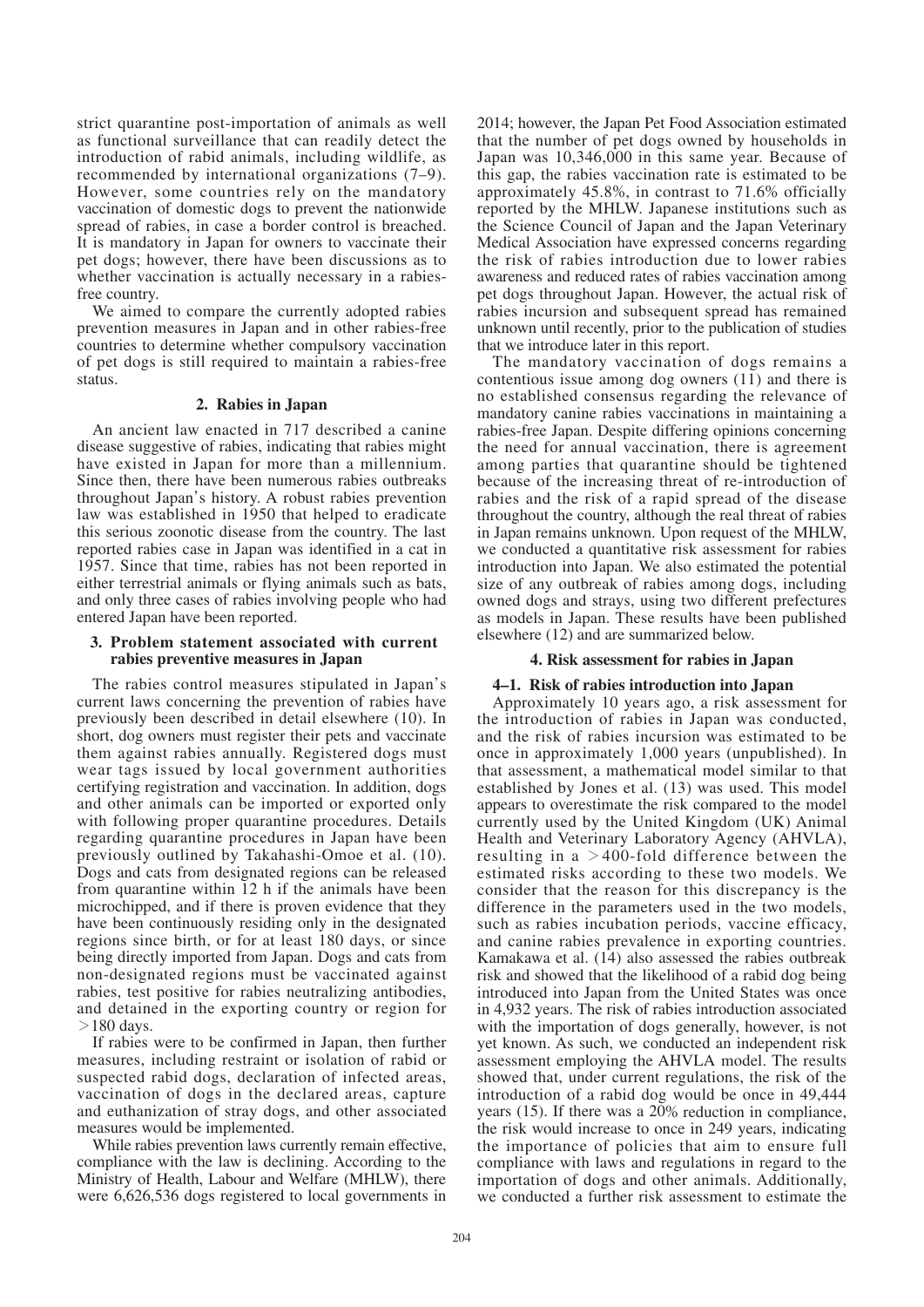risk of rabies introduction through the illegal landing of a dog carried, for example, by a Russian fishing boat. The results showed that rabies would enter Japan every 1,084,849 years, while the dog vaccination policy appeared to play no apparent role in reducing the risk of rabies introduction due to a low contact probability between an illegally landed Russian dog and a domestic companion dog (16).

# **4–2. Risk of rabies spread in Japan**

As mentioned, the probability of rabies introduction into Japan under current regulations appears very low or negligible. However, the risk of introduction is not zero; therefore, it is prudent to evaluate the possible risk of rabies spread should rabies be introduced into Japan. We developed an individual-based spatial mathematical model modifying the previously published model (17). This model adjusted the basic reproduction number  $(R_0)$  calculated using data collected from the literature describing past outbreaks in Japan, to reflect the prevailing manner of accommodating dogs in a modern society.  $R_0$  was estimated to be 2.42 based on data derived from rabies outbreaks reported in Osaka Prefecture between 1914 and 1933 (18). We selected two prefectures, namely, Hokkaido and Ibaraki, as models with different demographics and environments. The mean outbreak size for Hokkaido was 22.8 dogs (95% CI: 1–142) in the absence of vaccination of pets, whereas that for Ibaraki was estimated to be 21.7 dogs (95% CI: 1–110) (12). With current vaccination coverage, the outbreak sizes were 3.1 dogs (95% CI: 1–14) and 4.7 dogs  $(95\% \text{ CI: } 1-37)$  for the respective prefectures. This model assumes that detection of rabid dogs fails for 30 days as a default, and that the rabies control program starts soon after. A further delay in an initial response of  $>60$  days, in the absence of mandatory vaccination, slightly increases the outbreak size (mean, 22.9 dogs) in the Ibaraki Prefecture. The test results of the scenario analyses indicate that increasing capacities for capturing free-roaming dogs, emergency vaccination of animals, or detecting rabid and contacted dogs were less sensitive, while higher probabilities of an unintentional release of rabid dogs and that a rabid stray dog would select a stray dog to bite could cause a larger outbreak.

Collectively our analyses clearly showed that, in contrast to widely accepted assumptions, the risk of rabies introduction to Japan in addition to the subsequent spread of the disease within Japan is small, even in the absence of routine vaccination of domestic dogs.

# **4–3. Economic burden**

The value of implementing a mandatory vaccination policy for domestic dogs in rabies-free Japan has been assessed through benefit-cost analysis using decision tree modelling (Kwan et al., submitted). The annual costs of implementing the current mandatory vaccination policy (Annual costs) have been estimated to be USD 160,472,075 (¥18,000,152,653, based on 1 USD= 112.17 Japanese yen). The economic burden of a dog rabies outbreak has been estimated to be USD 1,682,707 (¥188,749,244) under a mandatory vaccination policy, and estimated to be USD 5,019,093 (¥562,991,662) under the abolition of a vaccination policy. Using a damage-avoidance approach, the annual benefits of implementing the current vaccination policy (Annual

benefits) in expected value have been estimated to be USD 85.75 (¥9,619). The benefit-cost ratio (BCR = Annual benefits/Annual costs) has been estimated to be  $5.35 \times 10^{-7}$ . The estimated values of the BCR were very low (well below 1), strongly indicating that the implementation of the current mandatory vaccination policy in Japan is economically very inefficient. Scenario analyses further revealed that the maintenance of a preemptive dog vaccination policy in rabies-free Japan would not be economically efficient unless a number of conditions were satisfied, including amending the policy to one that requires less frequent re-vaccinations. It has been demonstrated that a vaccination schedule with a less frequent booster vaccine requirement is appropriate with the use of the domestic rabies RC-HL strain vaccine, i.e. a booster is required within one year after the primary vaccination and then every two to three years (19).

# **5. How to maintain a rabies-free status; recommendations by international organizations**

Next, we aimed to determine whether recommendations or guidelines were available for rabies-free countries that could elaborate on the measures undertaken to maintain a rabies-free status.

The World Health Organization (WHO) is one of the leading international organizations that promotes the importance of rabies control at a global level. The WHO has also stated that rabies could be eradicated or eliminated through extensive vaccination of dogs. In 1984, the WHO Expert Committee on Rabies released its 7th report, and the Committee recommended that rabies-free countries should introduce a ban on the importation of animals at high-risk of carrying the rabies virus, or place a strict quarantine upon the importation of such animals (7). Subsequently, the Committee also recommended an alternative measure consisting of identification, vaccination, and serological testing, in addition to holding animals for at least four months in the exporting countries prior to embarkation if a strict quarantine could not be applied (8). The 2nd WHO Expert Consultation on Rabies report (9) recommended that rabies-free countries should implement an embargo on certain animals, carnivores, and chiropterans, in particular, or should import these animals under strict regulations stipulated by the veterinary authority of the importing country. The Consultation report also emphasized the importance of a functional rabies surveillance system that targeted not only domestic animals but also wildlife. Vaccination of dogs and cats in rabies-free countries is considered an additional measure that may be in place to maintain the rabies-free status in these countries. In 2012, the WHO Regional Office for South-East Asia published a report entitled "Strategic Framework for Elimination of Human Rabies Transmitted by Dogs in the South-East Asia Region" (20). In this document, it was recommended that rabies-free countries should continuously verify their rabies-free status in accordance with guidelines developed by international organizations, such as the World Organization for Animal Health (OIE) and the United Nations Food and Agriculture Organization (FAO), and that appropriate action at the point of entry should be taken. Stockpiling supplies for post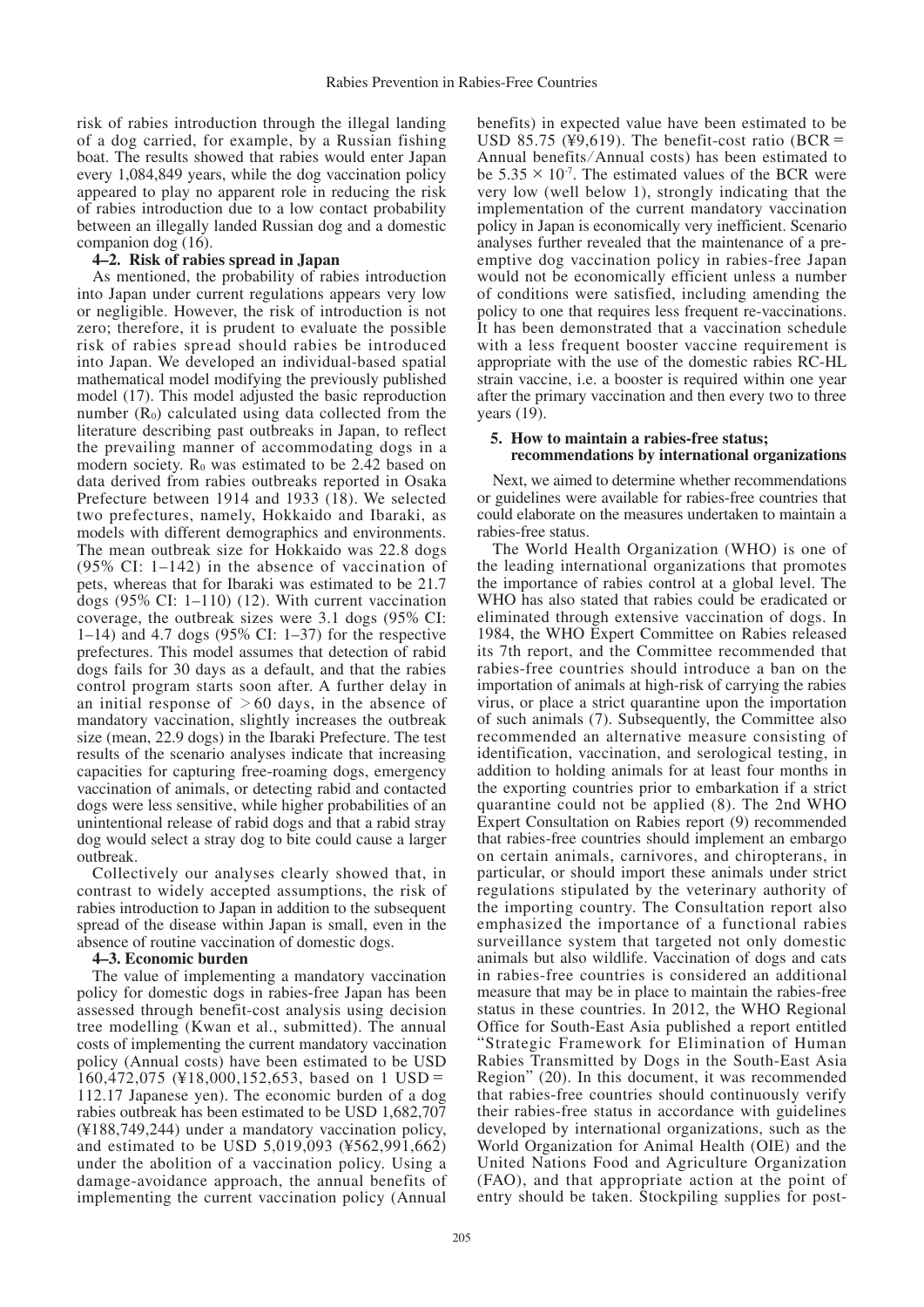exposure prophylaxis, with appropriate guidelines, as well as availability of diagnostic laboratories, was also recommended. The importance of developing and testing a contingency plan for the possible introduction of canine rabies together with that of installing a workable rabies surveillance system is also outlined in the strategic framework.

# **6. Measures taken in rabies-free countries or regions to maintain their rabies-free status**

According to the Center for Disease Control and Prevention, USA, over 100 countries and political units did not report any indigenous rabies cases in 2015. From these, we selected several representative countries to scrutinize the measures they had adopted to maintain a rabies-free status, as follows.

# **6–1. United Kingdom (UK)**

By 1902, the UK had succeeded in eliminating rabies due to the Metropolitan Streets Act, introduced in 1867, the General Rabies Order, and the Importation of Dogs Order, enacted in 1897 (21,22); however, rabies reemerged in 1918. Reinforcement of the legislation again led to rabies elimination in 1922 (22). Elimination was achieved through the reduction of rabies transmission using muzzles and leashes as well as prohibition of the movement of animals without relying on vaccination. Thereafter, a rabies-free status has been maintained in the UK. Until 2000, when a new policy, viz., the pet travel scheme (PETS) was introduced, the UK imposed a very strict 180-day quarantine policy to prevent the re-introduction of rabies through the movement of dogs and cats (23). In 2004, the European Union (EU) introduced a similar policy, the EU Pet Movement Policy (EUPMP) to protect member states against the introduction of rabies through the movement of pets. However, the restrictions enforced according to this EU policy, adopted by the UK in December 2011, were not as stringent as PETS. The AHVLA conducted a quantitative risk assessment to determine whether adopting the EUPMP would alter the risk of rabies introduction to the UK (24). The results of that study showed a 60-fold increase in the potential risk of rabies entry from once every 13,272 years to once every 211 years when the UK changed its pet movement policy from PETS to the EUPMP. This risk was further evaluated by the Det Norske Veritas, Ltd. in 2011 (25). According to their report submitted to the AHVLA, one rabies introduction in 211 years corresponded to one human fatality every 21,000 years. When comparing this risk with other health risks, they concluded that the individual risk of death from rabies was 100,000 times lower than the level of broadly acceptable risk (25).

In addition to strict importation restrictions, the UK does not take other measures to prevent rabies introduction and subsequent spread, such as mandatory vaccination of dogs and cats. From an animal welfare perspective, microchipping became compulsory in 2016. As the risk of introduction is not zero, the UK government prepared a contingency plan elaborating how to contain an outbreak should an incursion occur (26). This rabies disease control strategy may help to contain a possible outbreak due to the introduction of a rabid animal into the country.

# **6–2. Australia**

Australia has been rabies-free for approximately 150 years. In 1867, a Tasmanian boy was bitten by a rabid dog and died (27,28). This is the only documented indigenous rabies case in this country. At that time, Australia had succeeded in eradicating canine rabies through culling stray dogs, as the rabies vaccine was not available until 20 years later. Since then, except for human cases due to the Australian bat lyssavirus, there have been no indigenous human rabies cases (29). Rabies cases involving other animal species have never been reported. Currently, dogs and cats can be imported from countries or regions approved by the Australian Department of Agriculture and Water Resources, as described in the "Final Policy Review" published by the Department (30). Approved countries are categorized into three groups, based on their rabies epidemiological status. Depending on the group, different requirements must be fulfilled to import dogs and cats into Australia. Any person wanting to export dogs or cats to Australia from unapproved countries or regions must move their animals to approved regions or countries prior to exportation to Australia. Animals originating from Group 3 regions or countries must be microchipped, vaccinated between 180 days and 24 months prior to shipping, and shown to have rabies-neutralizing antibodies with titers  $> 0.5$  IU/ml.

To our knowledge, there are no published quantitative risk assessments addressing the probability of rabies introduction into Australia through the international importation of dogs and cats. However, the risk assessment conducted in the UK suggested that implementation of similar importation regulations was very effective; therefore, the risk of introducing rabies through the legal importation system is likely to be very small or negligible. Nonetheless, the recent spread of rabies in the Indonesian archipelago has raised concerns regarding the introduction of rabies into the northern regions of Australia due to the illegal importation of dogs on fishing or leisure boats originating from rabiesendemic islands in Indonesia (31,32). Based on a recent quantitative assessment, the risks of rabies entry into the Australian north-west Cape York peninsula, and rabies introduction to dogs residing in one of the communities via transport of rabies-infected dogs on illegal Indonesian fishing boats, have been estimated to be low (33). Moreover, several mathematical simulation models have predicted the extent of local rabies spread once the disease is introduced into the country, emphasizing the necessity of introducing effective prevention measures into the remote regions of northern Australia, as human populations in these regions are scarce, while the numbers of free-roaming canids, including dingoes, are substantial (34–36).

Animal rabies vaccinations are not mandatory in Australia; however, registration of dogs and microchipping for identification are compulsory. As a contingency plan, the Australian Veterinary Emergency Plan has been published by the Primary Industries Ministerial Council (37).

# **6–3. Hawaii**

No indigenous rabies cases have been recorded or reported in Hawaii. In 1991, a bat was found in a shipping container arriving at the Honolulu harbor.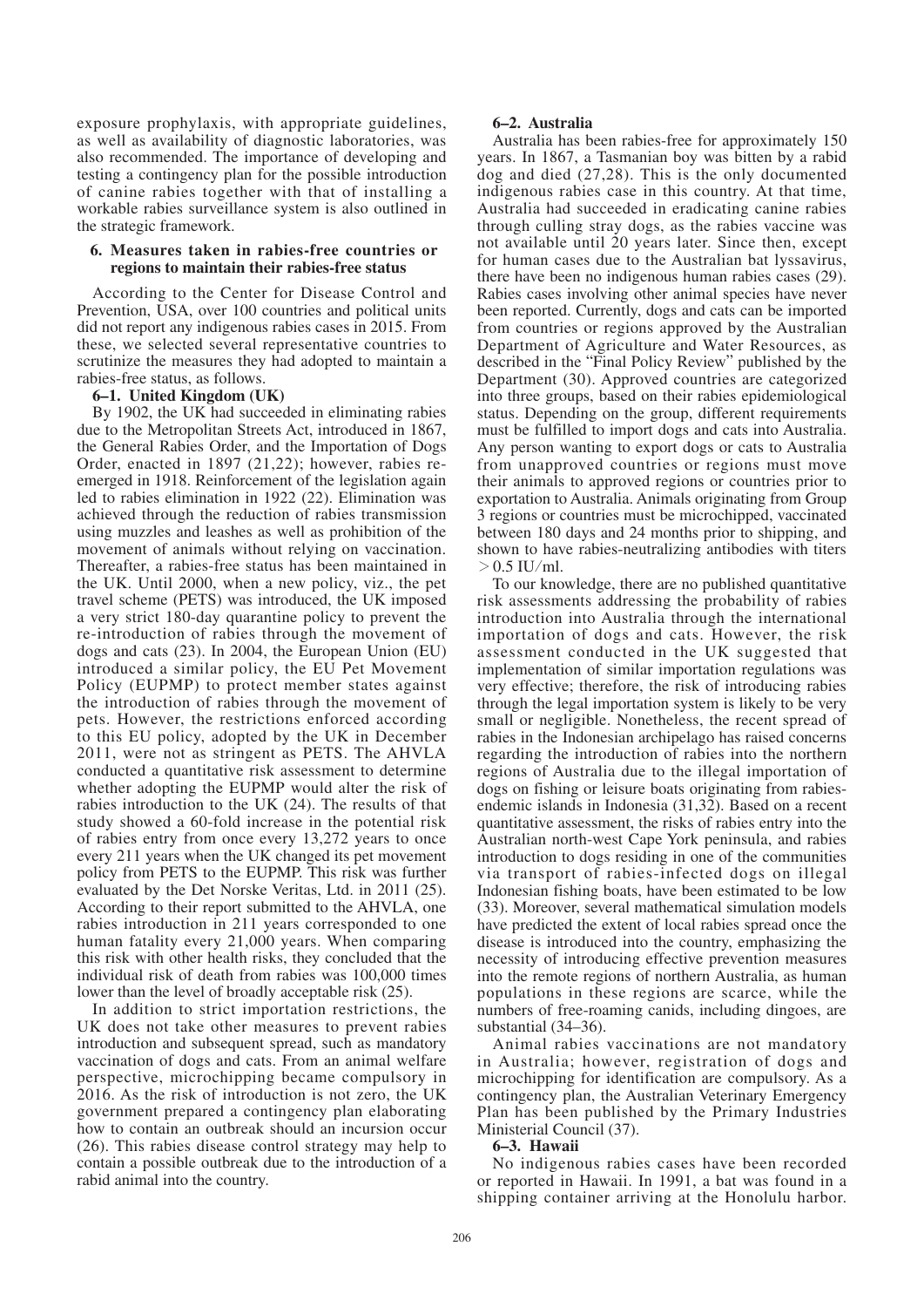The container came from California, where rabies is endemic, so the bat was euthanized, and tested positive for the presence of the rabies virus (38). In 1967, Hawaii reported false-positive rabies cases in rats that led to a chaotic response. Hawaii then established a rabies surveillance system designed to detect rabies. Hawaii had initially established a 120-day quarantine policy in 1912 to protect the state from the entry of rabid animals. The current system allows the entry of dogs and cats after retention of the animals in a quarantine facility for five days or less if the animals are identifiable with microchips, have been vaccinated twice with effective rabies vaccines, are positive for rabies antibodies with titers  $> 0.5$  IU/ml, and are kept for at least 120 days in exporting countries (39). Animals that do not fulfill the above conditions must undergo the full 120-day detention in the facility. Hawaii conducted rabies importation risk assessments in 1996 and 2003 before making amendments to the importation requirements. According to the later assessment (40), rabies introduction into the state would occur once in approximately 150 years under the current regulations. In 2014, a white paper on risk analysis carried out by a private company was made available to the public via the Internet (41). In this document, the author concluded that the risk of rabies introduction would not increase substantially even if the quarantine periods currently applied were reduced to 60 days. Because of the historical absence of rabies in the state, no vaccination against rabies is required for dogs and cats if they are born in the state. However, according to federal rule, military dogs, as well as dogs in dog clubs, must be vaccinated. Owned but freely roaming cats must be injected with a microchip.

#### **6–4. France**

France declared a rabies-free status in terrestrial animals in 2000 after intensive efforts to eliminate rabies in red foxes through oral vaccination (42). However, since then, 14 cases of rabies in domestic animals have been reported (43). All involved illegally imported dogs and cats from rabies-endemic countries, particularly from north-African countries, and the rabies-free status of France did not change, except in one incidence because rabid animals were rapidly identified without involving a further spread of rabies. In 2008, tracking of a rabid dog found in a suburb of Paris identified a rabies transmission chain initiated by a dog illegally brought into France from Morocco (44). Because dogs residing in France had been involved in this outbreak, France lost its rabies-free status for two years. After two years of extensive and continuous surveillance, it was revealed that there were no more terrestrial animals suspected of being infected with the rabies virus in France, and France regained its rabiesfree status again in 2010. France appears vulnerable in terms of the introduction of rabies through the illegal import of carnivorous animals incubating the rabies virus. More than one million immigrants from rabiesendemic countries, mostly those from north Africa, now live in France, and many people visit their countries of origin during holidays, especially in the summer. Some of them acquire puppies to keep as pets on returning to France and bring these puppies without complying with the rules and regulations, allowing rabies introduction

to France. A quantitative assessment conducted by Napp et al. indicated that an introduction of rabies from Morocco into the EU would occur at a frequency of once every five years (45). This extremely high probability was considered to be due to the illegal importation of animals, and strict border control was expected to reduce the risk 270-fold. The actual numbers of rabid animals illegally imported from Morocco to Europe were much greater than the above estimates, but the difference was less than an order of magnitude between the estimate and the actual incidence, suggesting that the results obtained through mathematical modeling would be very important and useful to assess the risk of rabies introduction in rabies-free countries or regions. France adopted the EUPMP to prevent the introduction of rabies by carnivorous animals imported to France. However, the re-introduction risk appears high compared to other rabies-free countries because of the specific circumstances mentioned earlier. However, vaccination of domestic dogs and cats is not mandatory (46). It has been suggested that early detection of suspected rabid animals and subsequent prompt responses are the most important measures to contain the disease. To ensure the earliest rabies containment possible, sustained education of veterinarians, including small animal practitioners, is critical. Identification of individual animals is achieved through law-enforced implantation of microchips or tattooing for animal welfare reasons.

#### **6–5. Hong Kong**

Hong Kong has been a rabies-free region since 1988, and the last two outbreaks occurred in the 1950s and 1980s (47). The latter outbreak started in 1980 when a rabid dog was suspected to have been introduced from neighboring Guangdong, China, through fishing boat movements. Massive control efforts were undertaken including emergency vaccination, culling of stray dogs, and establishment of a restricted movement zone. This outbreak lasted until 1987 and, in total, 34 animal cases (32 dogs and two cats) and two indigenous human cases were recorded.

Hong Kong has rabies preventive legislation enforcing identification and vaccination of domestic dogs, stray dog management, control of illegal trading of dogs, control of dog fighting, control of known dangerous or large dogs in a public place, and a strict import regime for animal carcasses and animal products (47). In particular, dogs must be microchipped and vaccinated against rabies at the age of five months and then vaccinated once every three years. This mandatory vaccination policy is maintained to manage the substantial risks of rabies introduction from China where rabies is widespread, particularly in southern provinces such as Guangxi, Hunan, and Guangdong (48).

## **7. Conclusion**

Rabies has been regarded as one of many neglected tropical diseases, but recently, it has received attention from the WHO, FAO, OIE, and other non-governmental organizations, such as the Global Alliance for Rabies Control and the Bill and Melinda Gates Foundation, among others, leading to sustained rabies control efforts to globally eliminate this notorious zoonotic disease (49,50). As noted in a statement in relation to sustainable development goal 3.3, global elimination of rabies has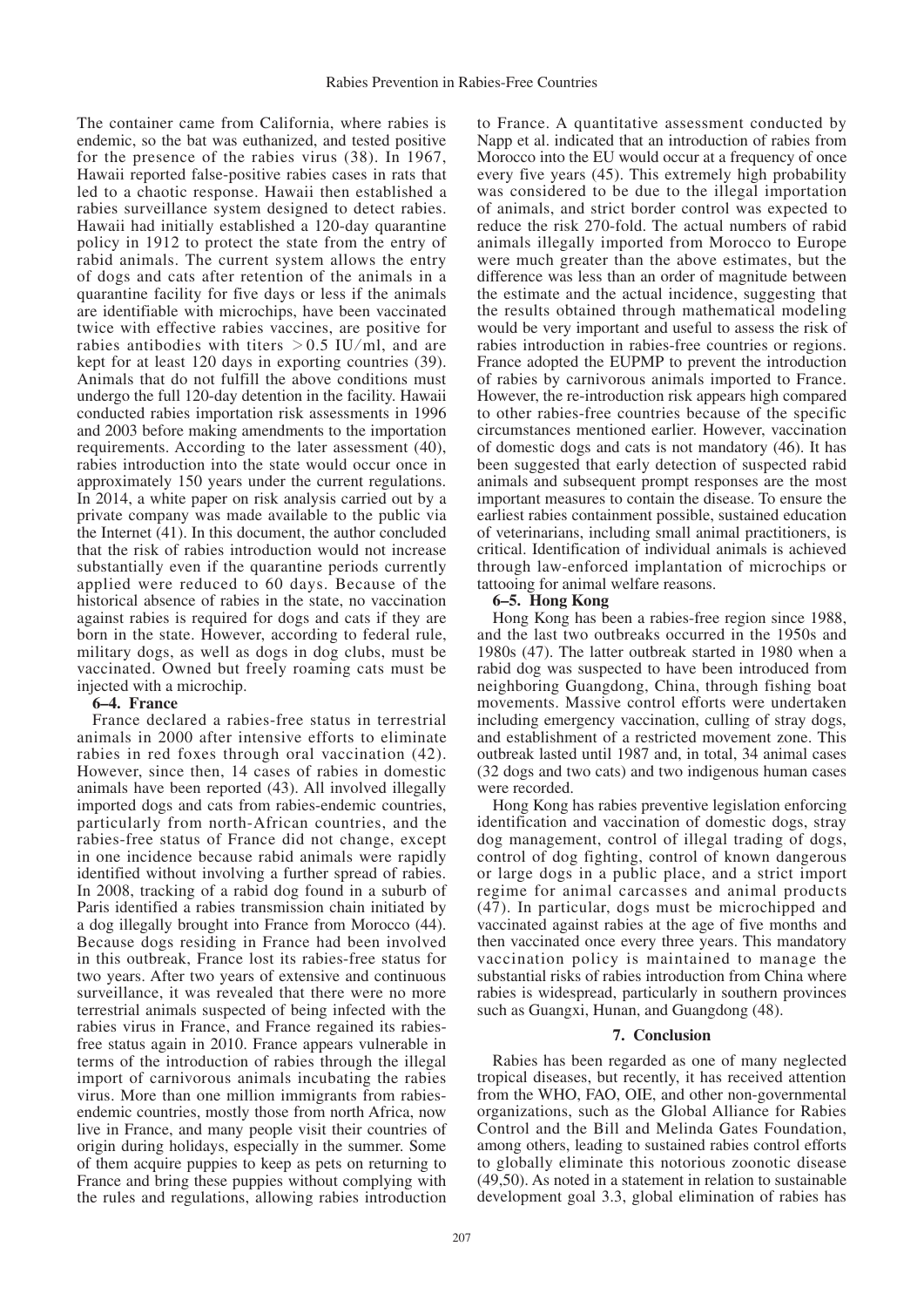been set as a goal for 2030 by the United Nations, along with other neglected tropical diseases (51). However, as shown through the repeated re-emergence of rabies in countries that had previously eliminated the disease, maintaining a rabies-free status is very challenging. An examination of current control measures implemented in several rabies-free countries or regions clearly showed that countries or regions can prevent rabies introduction only through strict quarantine consisting of identification of animals, appropriate vaccination of animals prior to importation, and rabies antibody testing, assuring a titer of  $> 0.5$  IU/ml.

Vaccination of pet dogs has been mandatory in Japan despite the absence of the disease for more than 60 years. Recommendations made by international organizations with regard to maintaining a rabiesfree status do not insist on compulsory vaccination. Some countries within the EU where the risk of rabies introduction is extremely high do not have legislation requiring their citizens to vaccinate their pet animals. Our risk assessment showed routine vaccination would shorten the duration of outbreaks as well as limit the extent of the outbreak; however, even in the absence of herd immunity to the rabies virus, any outbreak would be likely to cease spontaneously. Even when a rabid animal is illegally introduced to a rabies-free country, rabies outbreaks can be contained rapidly because the  $\dot{R}_0$ for rabies is low, as shown in previous studies (52–55) and supported in our study. However, the  $R_0$  for rabies appears to differ depending on social structures, the attitudes of people, or their customs. To contain a rabies outbreak, a country or region must be well prepared for an such event and implement control measures, such as capturing free-roaming animals and undertaking emergency vaccination. To initiate effective rabies control responses, it is essential to have an effective surveillance system that can detect a rabid animal as soon as possible. This system must be supported by laboratories with the ability to adequately diagnose rabies cases in a variety of animal species.

Our results indicated compliance with the laws and regulations is most important in terms of reducing the risks of rabies introduction. Fraudulence or fabrication in preparing documents could lead to rabies introduction, as recently reported in France (56) and the United States (57). In these cases, veterinarians issued fabricated certificates necessary for the exportation of animals. Klevar et al. (58) reported that dogs imported from eastern European countries under current EUPMP regulations do not have sufficient antibody responses. There are growing concerns that some veterinary officers in eastern European countries are involved in exporting unvaccinated rescue dogs to other member states. Post-graduate education of veterinarians is of particular importance to ensure that quarantine systems are effective.

The findings of this paper, together with actual examples from certain rabies-free countries, strongly suggest that a rabies-free status in Japan can be maintained without conducting mandatory annual vaccination of domestic dogs, implying the need for a revision of the rabies prevention laws in the future. However, maintenance of an effective surveillance system that enables early detection of disease occurrence

supported through rapid and accurate diagnosis of the disease based on laboratory testing is a prerequisite for a rapid response to contain the disease. Although Japan and other rabies-free countries are currently equipped with a very effective surveillance system targeting terrestrial animals, it is important to maintain the system with appropriate budgets and sufficient staffing. At the same time, abolition of the mandatory vaccination program through a revision of the law would require a comprehensive review of the rabies prevention system in Japan, considering the benefits that are provided under the current system. Specifically, the mandatory vaccination program has contributed to a high level of public and veterinary awareness with regard to rabies prevention, along with a stable supply of animal rabies vaccines from the vaccine companies. Therefore, in the revised system, specific measures should be incorporated to maintain public and veterinary awareness and to secure animal vaccines for emergency use, in order to ensure the early detection of any rabies incursion into Japan and the control of rabies through vaccination for dogs after the incursion.

**Acknowledgments** This work was supported by the Health and Labour Sciences Research, Research on Emerging and Reemerging Infectious Diseases and Immunisation (Grant No. H25- Shinko-Shitei-004) from the Ministry of Health, Labour and Welfare. We are indebted to Dr. Emma Snary and her colleague at the Animal and Plant Health Agency, UK to provide us with valuable information on current regulations related to rabies prevention in UK. We would like to thank Prof. Marc Artois at VetAgro Sup/ ENSV, École Nationale des Services Vétérinaires, Lyon, France and Drs. Elodie Monchatre-Leroy and Emmanuelle Robardet at the Laboratory for Rabies and Wildlife, ANSES (French Agency for Food, Environmental and Occupational Health and Safety), Nancy, France to allow us to share invaluable information on current situation of rabies in France. We would also like to extend our thanks to Prof. Peter Walker, the Commonwealth Scientific and Industrial Research Organisation, Dr. Malcom, the Chief Veterinary Officer of Victoria and Dr. Lyndel Post, Department of Agriculture, Australia to inform us current rabies prevention strategies adopted in Australia. We also thank Drs. Katie Hampson and Sunny Townsend for their collaboration in developing the rabies spread mathematical model. Finally, our sincere thanks also go to Drs. David Sasaki and Isaac Maeda, Department of Agriculture State of Hawaii for giving us important information on Hawaii's current rabies prevention strategies.

**Conflict of interest** None to declare.

#### **REFERENCES**

- 1. Hampson K, Coudeville L, Lembo T, et al. Estimating the Global Burden of Endemic Canine Rabies. PLoS Negl Trop Dis. 2015;9: e0003709.
- 2. Hanlon C, Childs J. Epidemiology. In: Jackson AC, editor. Rabies: Scientific basis of the disease and its management. 3rd ed. Waltham, MA: Academic Press; 2013. p. 61-121.
- 3. Lembo T, Hampson K, Kaare MT, et al. E. The feasibility of canine rabies elimination in Africa: Dispelling doubts with data. PLoS Negl Trop Dis. 2010; 4:e626.
- 4. Lankester F, Hampson K, Lembo T, et al. Infectious disease. Implementing Pasteur's vision for rabies elimination. Science. 2014; 345:1562-4.
- 5. Cleaveland S, Lankester F, Townsend S, et al. Rabies control and elimination: a test case for one health. Vet Rec. 2014;175 :188-93.
- 6. State D, Rupprecht CE, Roony JA, et al. Status of oral rabies vaccination in wild carnivores in the United States. Virus Res. 2005;111: 68-76.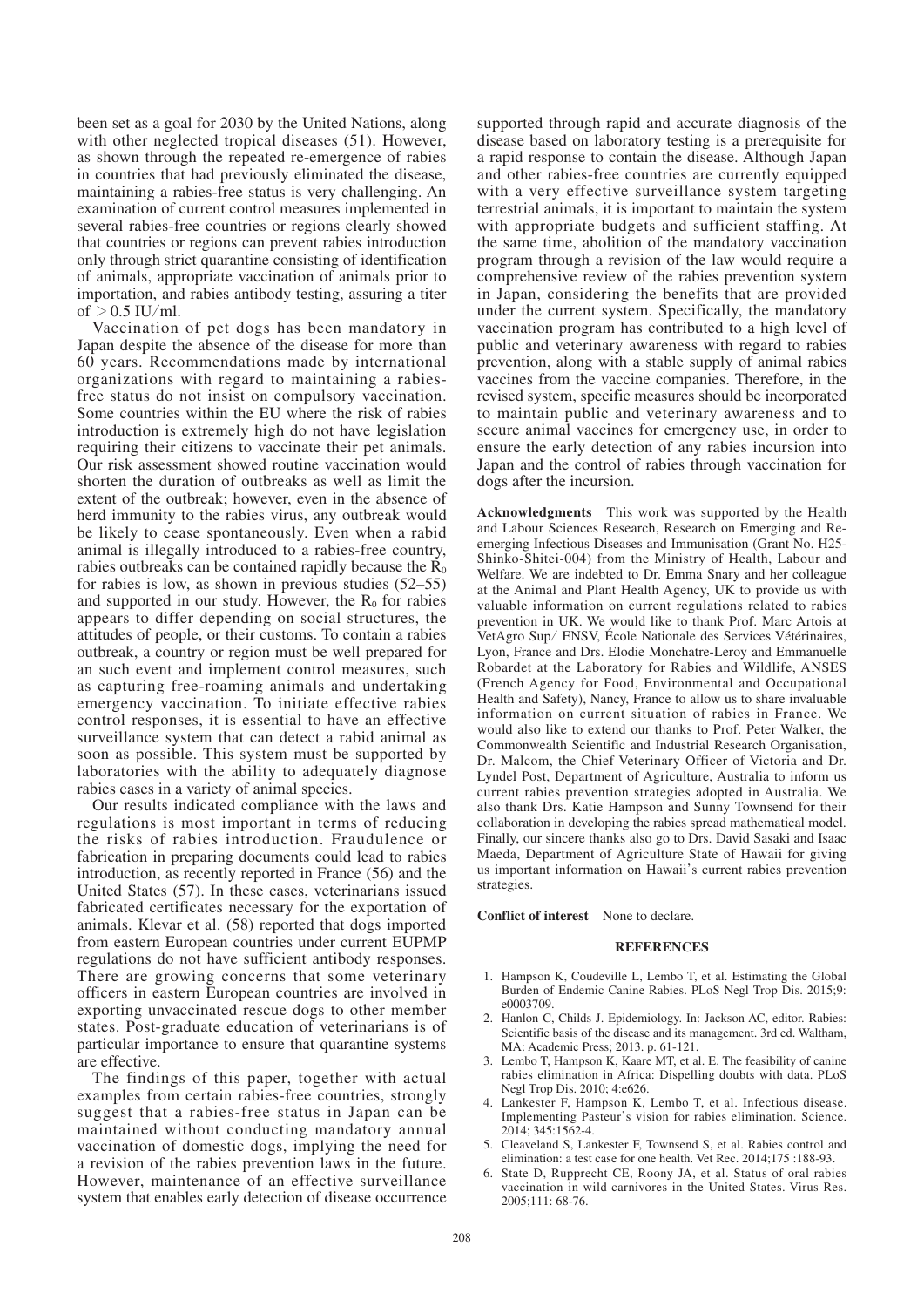- 7. World Health Organization. WHO expert committee on rabies 7th report. Geneva.WHO TRS; 1984:709.
- World Health Organization. WHO expert committee on rabies 8th report. Geneva.WHO TRS; 1992:824.
- 9. World Health Organization. WHO expert consultation on rabies. Geneva.WHO TRS; 2013:982.
- 10. Takahashi-Omoe H, Omoe K, Okabe N. Regulatory systems for prevention and control of rabies, Japan. Emerg Infect Dis. 2008;14:1368-74.
- 11. JapanToday. Japan may be on brink of rabies epidemic. Available at <http://www.japantoday.com/category/kuchikomi/view/japanmay-be-on-brink-of-rabies-epidemic> Accessed January 16, 2017.
- 12. Kadowaki H, Hampson K, Tojinbara K, et al. The risk of rabies spread in Japan - a mathematical modelling assessment. Epidemiol Infect. 2018;146:1245-52.
- 13. Jones RD, Kelly L, Fooks AR, et al. Quantitative risk assessment of rabies entering Great Britain from North America via cats and dogs. Risk Anal. 2005; 25:533-42.
- 14. Kamakawa H, Koiwai M, Satomura S, et al. Quantitative assessment of the risk of rabies entering Japan through the importation of dogs and cats from the USA. Epidemiol Infect. 2009;137:1149-54.
- 15. Kwan NCL, Sugiura K, Hosoi Y, et al. Quantitative risk assessment of the introduction of rabies into Japan through the importation of dogs and cats worldwide. Epidemiol Infect. 2017;145:1168-82.
- 16. Kwan NCL, Ogawa H, Yamada A, et al. Quantitative risk assessment of the introduction of rabies into Japan through the illegal landing of dogs from Russian fishing boats in the ports of Hokkaido, Japan. PrevVet Med. 2016;128: 112-23.
- 17. Townsend SE, Sumantra IP, Pudjiatmoko, et al. Designing Programs for Eliminating Canine Rabies from Islands: Bali, Indonesia as a Case Study. PLoS Negl Trop Dis. 2013;7:e2372.
- 18. Kurosawa A, Tojinbara K, Kadowaki H, et al. The rise and fall of rabies in Japan: A quantitative history of rabies epidemics in Osaka Prefecture,1914–1933. PLoS Negl Trop Dis. 2017;11:e0005435.
- 19. Kwan NCL, Yamada A, Sugiura K. Evaluation of the efficacy of the Japanese rabies RC-HL strain vaccine in domestic dogs using past and present data: Prediction based on logistic regression and metaanalysis. Prev Vet Med. 2017;147:172-7.
- 20. World Health Organization Regional Office for South-East Asia. Strategic framework for elimination of human rabies transmitted by dogs in the South-East Asia region 2012. Available at: < http:// www.searo.who.int/entity/emerging\_diseases/links/Zoonoses\_ SFEHRTD-SEAR.pdf>. Accessed April 3,2019.
- 21. Muir P, Roome A. Indigenous rabies in the UK. Lancet. 2005;365:2175.
- 22. Steel JH, Fernandez PJ. History of rabies and global aspects. In: Baer GM,editor. The natural history of rabies.2nd ed. Boca Raton,FL: CRC Press; 1991.p.1-24.
- 23. Fooks AR, Roberts DH, Lynch M, et al. Rabies in the United Kingdom, Ireland and Iceland. In:King AA, Fooks AR, Aubert M, et al. editors. Historical perspective of rabies in Europe and the Mediterranean basin: a testament to rabies by Dr. Arthur A. King. Paris:OIE: 2004.p.25-32.
- 24. Goddard AD, Donaldson NM, Horton DL, et al. A quantitative release assessment for the noncommercial movement of companion animals: Risk of rabies reintroduction to the United Kingdom. Risk Anal. 2012;32:1769-83.
- 25. Spouge J, Comer P, editors. Interpretation of Rabies Risk Assessment: Final Report.London:Det Norske Veritas; 2011. Available at <http://citeseerx.ist.psu.edu/viewdoc/download?doi= 10.1.1.394.8967&rep=rep1&type=pdf> Accessed April 7, 2016.
- 26. Rabies Disease Control Strategy,2011. London:DEFRA. Available at <https://www.gov.uk/government/uploads/system/ uploads/attachment\_data/file/69523/pb13585-rabies-controlstrategy-110630.pdf> Accessed January 27, 2016.
- 27. Kippen R. Rabies in Tasmania. Chainletter, Newsletter of the Founders and Survivors Project. 2010;6:4-5.
- 28. Sparkes J, Fleming PJ, Ballard G, et al. Canine rabies in Australia: A review of preparedness and research need. Zoonoses Public Health. 2015; 62:237-53.
- 29. Garg SR. Rabies in man and animals. New Delhi: Springer India; 2014.
- 30. Department of Agriculture, Australian Gov. Biosecurity Advice 2013-22. Release of the final policy for the importation of dogs and cats and their semen from approved countries. Available at <http:// www.agriculture.gov.au/biosecurity/risk-analysis/reviews/finalanimal/dogs\_and\_cats/ba2013-22-final-policy-importation-dogscats-semen-approved-countries> Accessed April 7, 2016.
- 31. Forman AJ. The threat of rabies introduction and establishment in Australia. Aus Vet J. 1993;70:81-3.
- 32. Brookes VJ, Ward MP. Expert Opinion to Identify High Risk Entry Routes of Canine Rabies into Papua New Guinea. Zoonoses Public Health. 2017; 64:156-60.
- 33. Hudson EG, Brookes VJ, Ward MP. Assessing the risk of a canine rabies incursion in Northern Australia. Front Vet Sci. 2017;4:141.
- 34. Dürr S, Ward MP. Development of a novel rabies simulation model for application in a non-endemic environment. PLoS Negl Trop Dis. 2015;9: e0003876.
- 35. Sparkes J, McLeod S, Ballard G, et al. Rabies disease dynamics in naive dog populations in Australia. Prev Vet Med. 2016; 131:127- 36.
- 36. Johnstone-Robertson SP, Fleming PJS, Ward MP,et al. Predicted spatial spread of canine rabies in Australia. PLoS Negl Trop Dis. 2017;11:e0005312.
- 37. Animal Health Australia. Disease strategy: Rabies (Ver.3.0). Australian Veterinary Emergency Plan (AUSVETPLAN),3rd ed. Primary Industries Ministerial Council, Canberra, ACT. Available at <https://www.animalhealthaustralia.com.au/our-publications/ ausvetplan-manuals-and-documents/> Accessed April 7, 2016.
- 38. Sasaki D, Middleton CR, Sawa TR, et al. Rabid bat diagnosed in Hawaii. Hawaii Med J. 1992; 51:181-5.
- 39. Animal Quarantine Station. Hawaii rabies quarantine: Information Brochure. Available at <http://hdoa.hawaii.gov/ai/files/2013/01/ aqsbrochure.pdf> Accessed January 29, 2016
- 40. Foppoli JM. Hawaii rabies import analysis-2002; Movement of dogs and cats from rabies endemic areas to Hawaii, Office of the State Veterinarian, Hawaii Department of Agriculture. Personal communication.
- 41. Fitzpatrick BG. Conducting quantitative pathogen risk analyses via Monte Carlo simulation. White Paper April 2014, Tempest Tech. Available at <http://tempest-tech.com/wordpress/wp-content/ uploads/2014/03/White-Paper\_Hawaii\_Final.pdf> Accessed April 7, 2016
- 42. Toma B. Fox rabies in France. Euro Surveill. 2005;10:220-2.
- 43. Rabies surveillance. France, Rabies-Bulletin-Europe, Available at <http://www.who-rabies-bulletin.org/default.aspx> Accessed April 7, 2016.
- 44. French multidisciplinary investigation team. Identification of a rabid dog in France illegally introduced from Morocco. Euro Surveill. 2008;13:1-2.
- 45. Napp S, Casas M, Moset S, et al. Quantitative risk assessment model of canine rabies introduction: application to the risk to the European Union from Morocco. Epidemiol Infect. 2010;138:1569-80.
- 46. EFSA Panel on Animal Health and Welfare. Opinion of the Scientific Panel on Animal Health and Welfare (AHAW) on a request from the Commission regarding an assessment of the risk of rabies introduction into the UK, Ireland, Sweden, Malta, as a consequence of abandoning the serological test measuring protective antibodies to rabies. EFSA Journal 2006;436:1-54.
- 47. Center for Health Protection. Scientific Committee on Emerging and Zoonotic Diseases Prevention and Control of Rabies. Available at <http://www.chp.gov.hk/files/pdf/prevention\_and\_control\_of\_ rabies\_r.pdf> Accessed November 29, 2016.
- 48. Hou Q, Jin Z, Ruan S. Dynamics of rabies epidemics and the impact of control efforts in Guangdong Province, China. J Theor Biol. 2012;300:39-47.
- 49. Briggs DJ. An effective communication campaign: Nine years of world rabies day & end rabies now campaign. Global elimination of dog-mediated human rabies; the time is now. Global conference book of abstracts, Available at <http://www.who.int/rabies/Book\_ of\_abstracts.pdf?ua=1> Accessed April 7, 2016.
- 50. WHO and Bill & Melinda Gates Foundation. Report of the sixth meeting of the International Coordinating Group of the World Health Organization and the Bill & Melinda Gates Foundation project on eliminating human and dog rabies. Available at <http:// www.who.int/rabies/WHO\_HTM\_NTD\_NZD\_2015.1.pdf> Accessed April 7, 2016.
- 51. United Nations. Sustainable Development Goal 3. Available at <https://sustainabledevelopment.un.org/sdg3> Accessed April 7, 2016.
- 52. Coleman PG, Dye C. Immunization coverage required to prevent outbreaks of dog rabies. Vaccine. 1996;14:185-6.
- 53. Zhang J, Jin Z, Sun GQ, et al. Analysis of Rabies in China: Transmission Dynamics and Control. PLoS One. 2011;6:e20891.
- 54. Zhang J, Jin Z, Sun GQ, et al. Modeling seasonal rabies epidemics in China. Bull Math Biol. 2012; 74:1226-51.